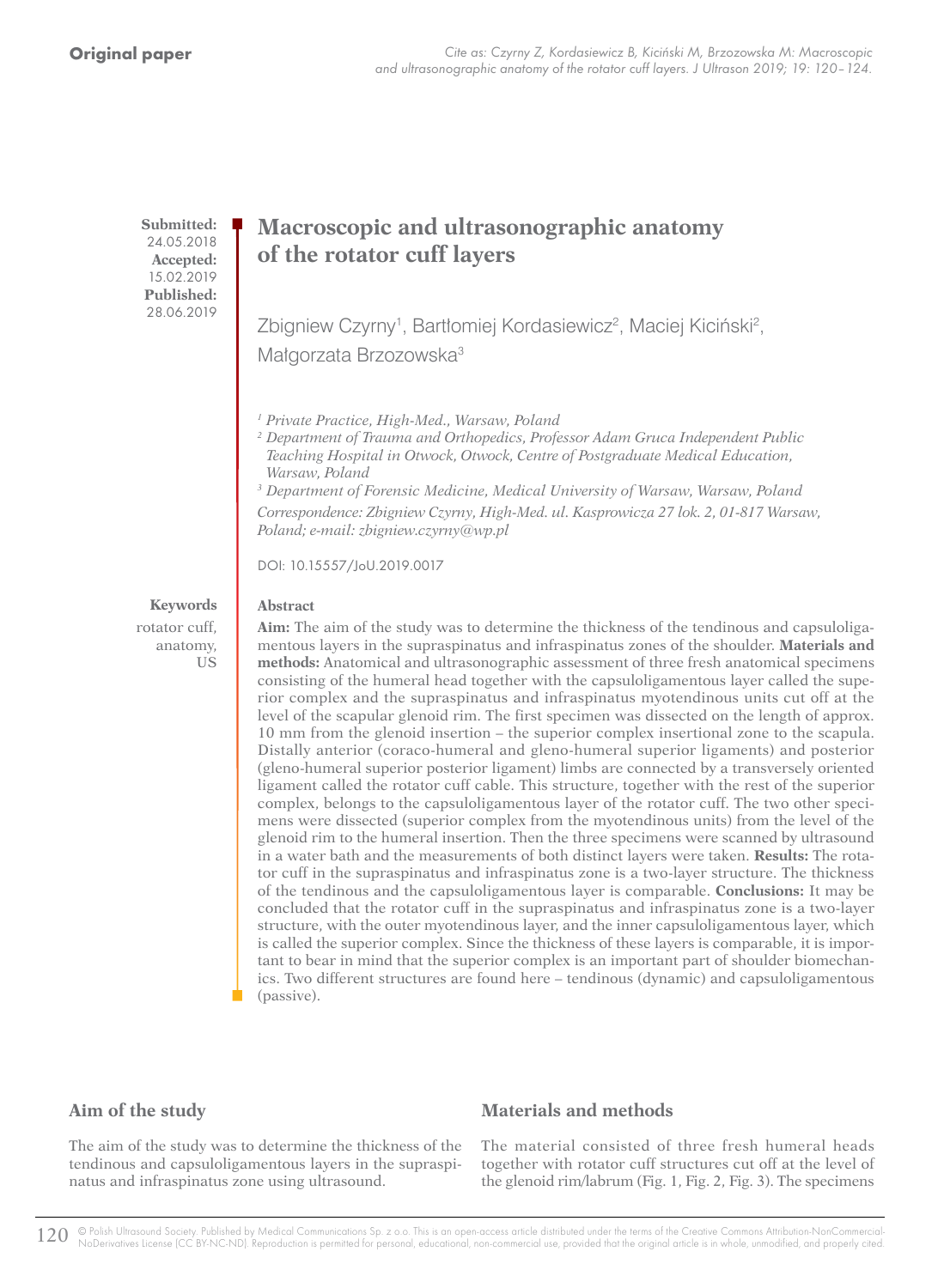consisted of the humeral head together with rotator cuff structures – superior complex (which connects the glenoid rim with the greater tubercle of the humerus), as well as bellies and tendons of the supraspinatus and infraspinatus. Both layers were cut at the level of the glenoid rim. In the first specimen, the tendinous layer was separated from the superior complex (for the first time described by Pouliart *et al*.<sup>(1)</sup>) approx. 10 mm laterally from the insertion to the glenoid, with the use of blunt tools (fingers and the blunt edge of a blade). This is the glenoid insertional zone of the superior complex. At this level, supraspinatus and infraspinatus muscle bellies were dissected from the superior complex. Distally, the anterior (coraco-humeral and superior glenohumeral ligaments) and posterior (gleno humeral superior posterior ligament) limbs are connected by a transversely oriented ligament called the rotator cuff cable. This structure as well as the rest of the superior complex belong to the internal capsuloligamentous layer of the cuff. In specimens 2 and 3, the superior complex was separated from the myotendinous units all the way to the humeral insertion, using sharp tools (blade, scissors). The easiest dissection is where the superior complex is fused with muscle bellies of the supraspinatus and infraspinatus muscles – it is enough to separate the muscle from the superior complex.

In the second stage of the study, the specimens were examined by means of ultrasound in a water bath (Fig. 4, Fig. 5, Fig 6). Since this type of examination is free of artifacts generated in the superficial tissues (skin, subcutaneous fat, the deltoid muscle), the images are very clear. The US revealed (Fig. 4, Fig. 5, Fig. 6) delamination of layers of comparable thickness (tendinous and capsuleligamentous). The images were recorded as videoclips in .avi format as well as still .jpg images in longitudinal and transverse



**Fig. 1.** *Specimen 1. The rotator cuff and the humeral head. The tool is holding the anterior band of the superior complex. Sspin – supraspinatus zone; ispin – infraspinatus zone*

planes – the latter were used for the measurements of the tendinous and superior complex layers.

# **Results**

A total of 8 measurements of the thickness of tendinous and superior complex layers (four for each specimen) were performed in longitudinal and transverse planes of



**Fig. 2.** *Specimen 2 of the rotator cuff and the humeral head.* **A.** *Superior complex folded back from the humeral head;* **B.** *The superior complex covering part of the humeral head. After dissection of these layers, the tendons of the supraspinatus (sspin) and infraspinatus (ispin) appear on the inner surface of the muscles. Tool on* **B** *is holding the posterior limb of the superior complex*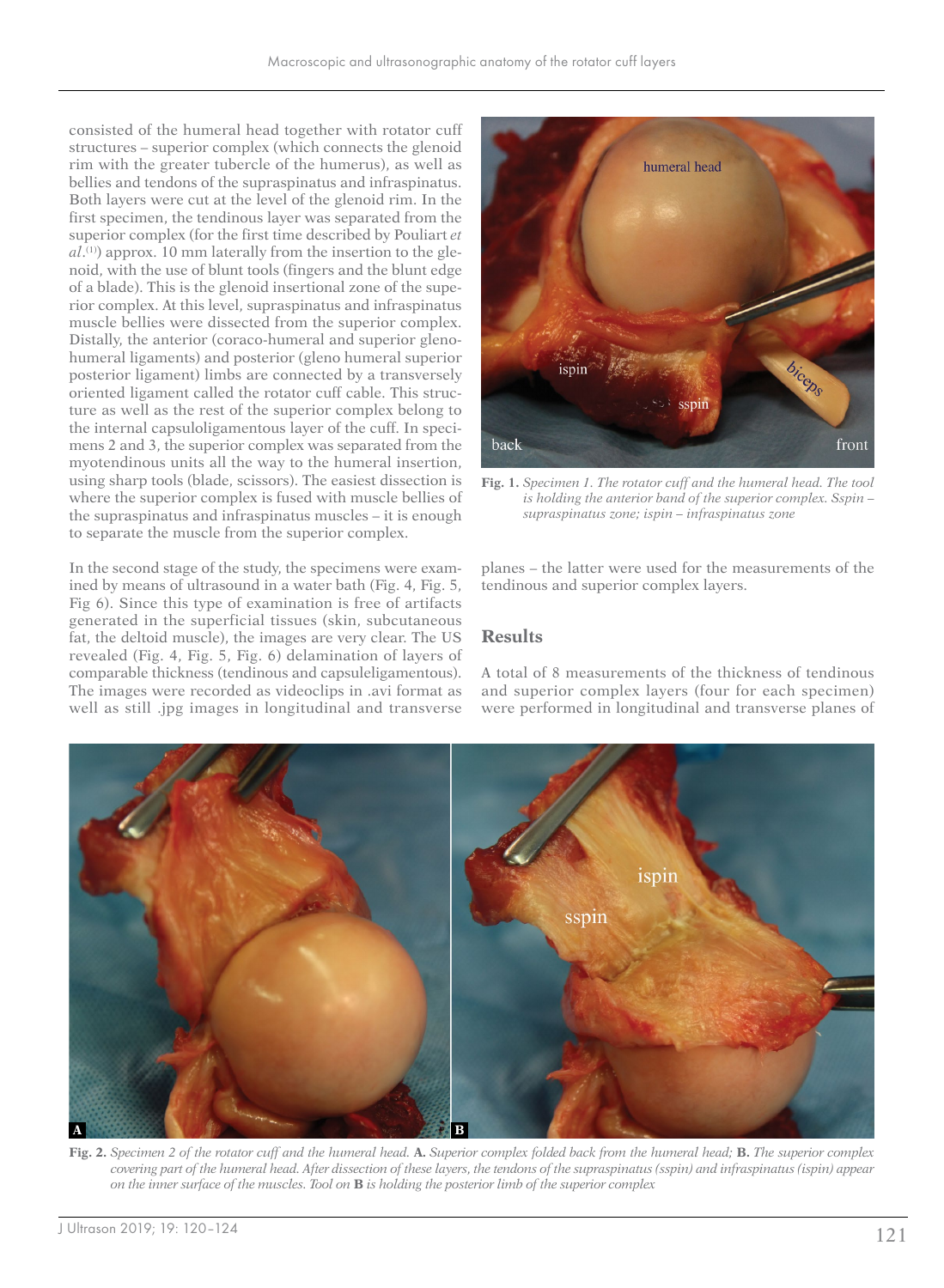

**Fig. 3.** *Specimen 3 of the rotator cuff.* **A.** *A view seen by surgeons during humeral joint arthroscopy – the inner surface of the superior complex is seen. Al – anterior limb, pl – posterior limb, cable – rotator cable (a ligament connecting distally anterior and posterior limb of the superior complex);* **B.** *The superior complex covering the humeral head, tendons of the supraspinatus (sspin) and infraspinatus (ispin) with muscle bellies separated from the superior complex*

the supraspinatus and infraspinatus zones. Specimen 2: measurement  $A = 4.2$  mm and 3.8 mm in both planes – the superior complex layer. Measurement  $B = 3.5$  mm and 2.9 mm in both planes – the tendinous layer. The superior complex layer was thicker than the tendinous one in both measurements. Specimen 3: measurement  $A = 1.9$  mm and 3.2 mm in both planes – Superior complex layer. Measurement  $B = 3.3$  mm and 3.9 mm in both planes – the layer of the supraspinatus and infraspinatus tendons. Here, the tendinous layer was thicker than the superior complex.

### **Discussion**

The description of the superior complex presented by Pouliart *et al*. encouraged me to undergo my own research on what is really seen in US and MRI when examining the rotator cuff.

The presence of a single-layer tendon and a layer of the superior complex is more or less precisely visible in US and MRI scans, which was already described in my previous report on rotator cuff diagnostics<sup>(2)</sup>. What we see is grossly the function of what we know of rotator cuff layers.

Both, the research presented by Pouliart and our study revealed a clear picture of the superior complex as an important functional structure underestimated by both surgeons and diagnosticians. What is more, the superior complex is still regarded as an internal layer of the supraspinatus and infraspinatus tendons.

The name of the superior complex comes from its complexity and location. It consists of two limbs – anterior and posterior. These bands are proximally inserted to the glenoid, and distally to the humerus. Distally, they are connected by a transverse ligamentous structure called the rotator cuff cable and then they insert to the greater tubercle. The anterior limb consists of the coracohumeral ligament and the superior glenohumeral ligament; the posterior limb consists of the superior posterior glenohumeral ligament, which was first described by Pouliart *et al*. The whole complex is additionally connected by capsular (multidirectional) fibers. The superior complex is responsible for the hanging of the humeral bone preventing it from luxation, but is also a resctrictor of the internal and external rotation of the humeral joint, which was described by Pouliart *et al.*(1*)* .

It seems that what was described many years ago by Pouliart *et al*. should be finally considered in the perception of the rotator cuff as a complex structure built of closely interconnected layers of tissues that are at the same time functionally different, and form layers of similar thickness.

Nimura *et al*. confirmed the comparable thickness of both rotator cuff layers<sup>(3)</sup>. The authors showed that the width of the humeral insertion of the tendinous (supraspinatus and infraspinatus) and capsuloligamentous (superior complex) layers differs depending on the location and measures approx. 1.2–11.4 mm for the tendinous layer and approx. 2.7–10.8 mm for the superior complex.

Both layers are well depicted in both US and MRI examinations<sup>(4)</sup>, hence the need for popularization of this anatomical-diagnostic model of the rotator cuff. Therefore, updating of contemporary textbooks $(5)$  considering the "new" anatomy of the rotator cuff seems inevitable.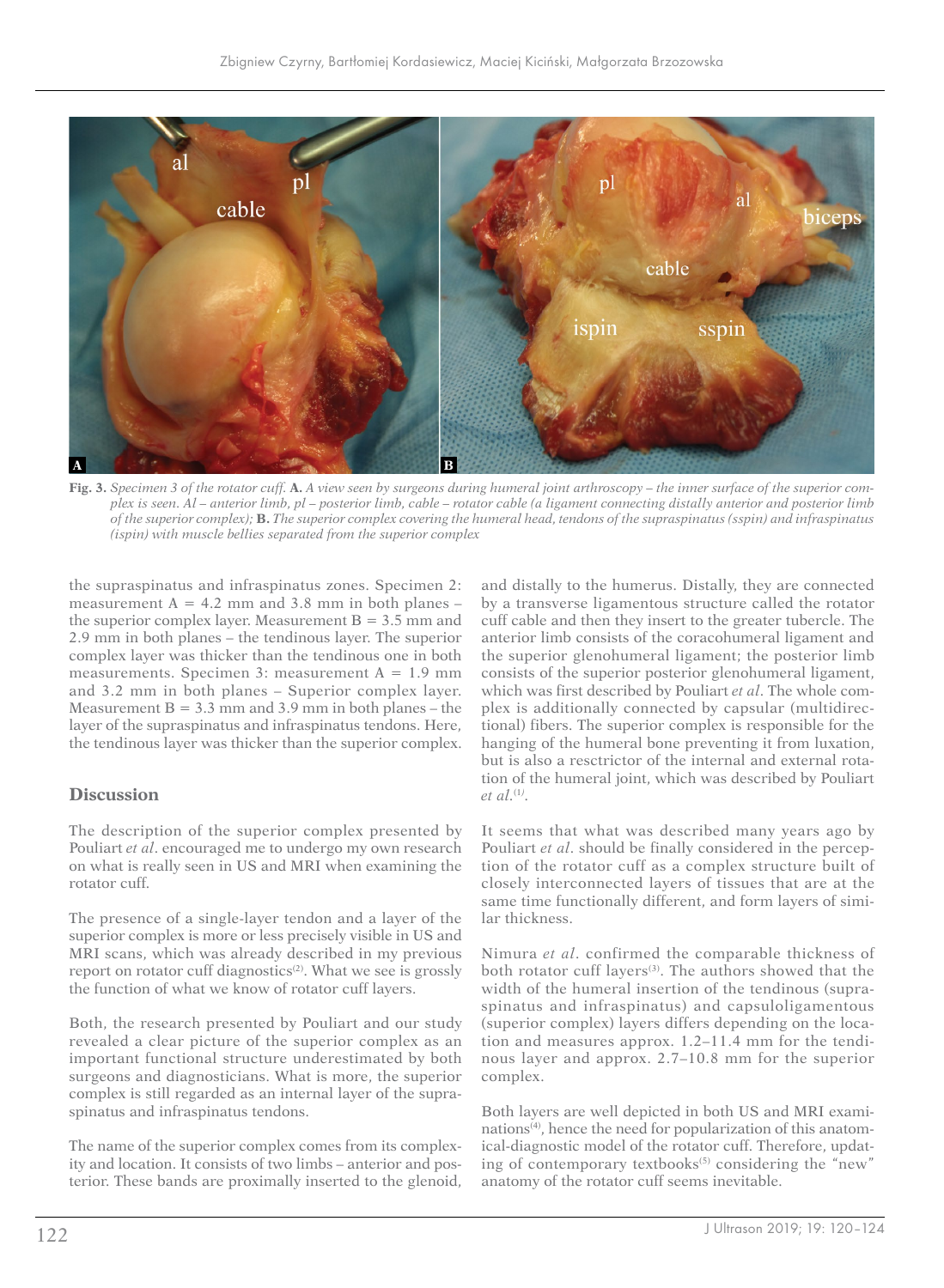

**Fig. 4.** *US exam of the specimen 1. Longitudinal US section at the supraspinatus zone with separated tendinous (green arrows) and capsuloligamentous (blue arrows) layers. The depth of separation of the layers was approx 10 mm. Both layers are similar in thickness. By permission of Czyrny(4)*

### **Conclusions**

What is currently called supraspinatus and infraspinatus tendon in the supraspinatus and infraspinatus zone is in fact approx.  $\frac{1}{2}$  tendon and approx.  $\frac{1}{2}$  superior complex (Fig.  $7)^{(4)}$ ). Since there are obvious individual variations of the rotator cuff structures, the 50/50 division should not be treated stiffly.

Supraspinatus and infraspinatus tendons do not have layers – they are single-layered.

The outer layer of the rotator cuff is a tendinous one; the inner layer is a superior complex (Fig. 7).

Surgeons see the supraspinatus and infraspinatus tendons only by bursoscopy of the subacromial-subdeltoid bursa. Arthroscopy of the humeral joint may reveal the superior complex rather than the inner layer of the supraspinatus and infraspinatus tendons, as is currently thought.



**Fig. 5.** *Specimen 2. Longitudinal (long) and transverse (tra) sections of the supraspinatus/infraspinatus zone in a water bath. Measurement A = 4.2 mm and 3.8 mm in both planes – superior complex layer. Measurement B = 3.5 mm and 2.9 mm in both planes – tendinous layer. The superior complex layer is thicker than the tendinous one in both measurements*



**Fig. 6.** *Specimen 3. Longitudinal (long) and transverse (tra) sections in US examination in a water bath. Measurement A = 1.9 mm and 3.2 mm in both planes – superior complex layer. Measurement B = 3.3 mm and 3.9 mm in both planes – layer of the supraspinatus and infraspinatus tendons. The tendinous layer is thicker than the superior complex in both measurements*